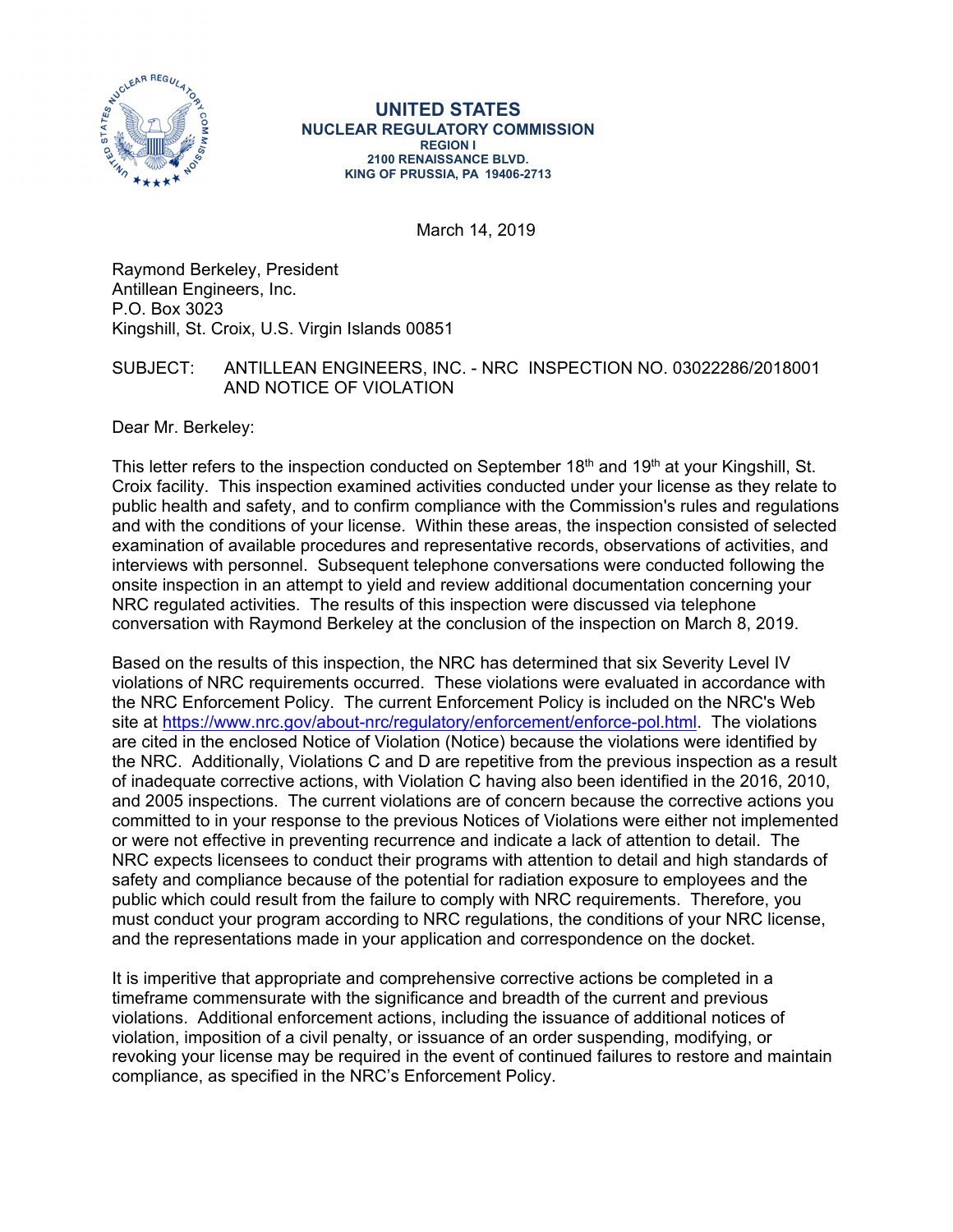You are required to respond to this letter and should follow the instructions specified in the enclosed Notice when preparing your response. If you have additional information that you believe the NRC should consider, you may provide it in your response to the Notice. The NRC review of your response to the Notice will also determine whether further enforcement action is necessary to ensure compliance with regulatory requirements. A follow-up inspection will be completed in the near future to verify compliance has been restored. Furthermore, Antillean Engineers, Inc. will be placed on a further shortened inspection cycle in accordance with our Inspection Manual Chapter 2800, "Materials Inspection Program".

In accordance with 10 CFR 2.390 of the NRC's "Rules of Practice," a copy of this letter and your response, if you choose to provide one, will be made available electronically for public inspection in the NRC Public Document Room or from the NRC document system (ADAMS), accessible from the NRC Web site at http://www.nrc.gov/reading-rm/adams.html. To the extent possible, your response should not include any personal privacy, proprietary, or safeguards information so that it can be made available to the Public without redaction.

If you have any questions regarding this matter, please contact Leonardo Wardrobe of my staff at 610-337-5171 or via electronic mail at leonardo.wardrobe@nrc.gov.

Thank you for your cooperation.

Sincerely,

*/RA/* 

Arthur Burritt, Chief Commercial, Industrial, R&D and Academic Branch Division of Nuclear Materials Safety Region I

Docket No. 03022286 License No. 55-23507-01

Enclosure: Notice of Violation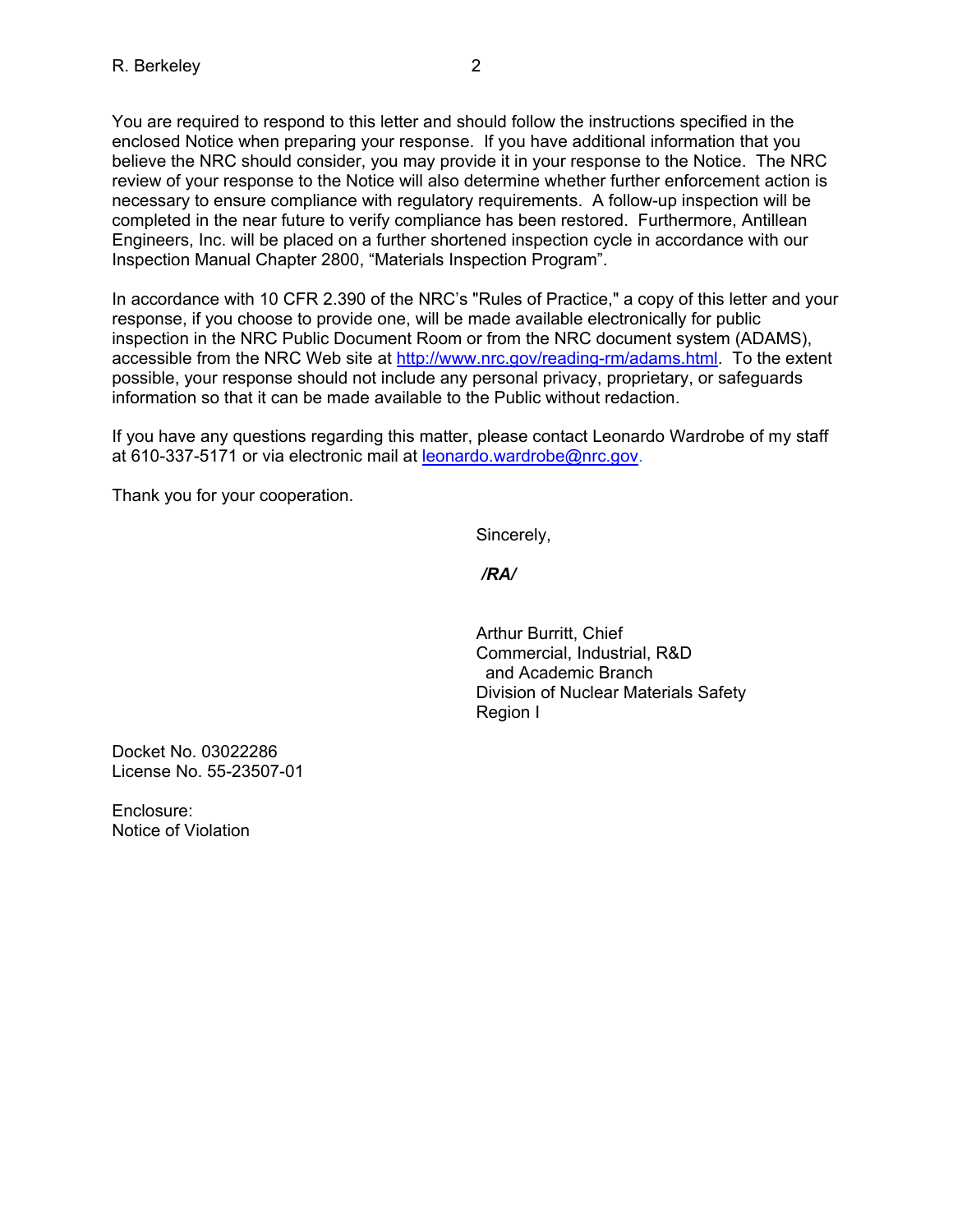ANTILLEAN ENGINEERS, INC. - NRC INSPECTION NO. 03022286/2018001 AND NOTICE OF VIOLATION DATED **March 14, 2019.** 

DISTRIBUTION: R1Enforcement JTrapp, DNMS JNick, DNMS

# DOCUMENT NAME: G:\WBL Documents\WBL Inspection Letter\L55-23507-01.2018001- Cover Letter.docx **ML19079A173**

### **SUNSI Review Complete:** LWardrobe

After declaring this document "An Official Agency Record" it **will** be released to the Public.

**To receive a copy of this document, indicate in the box:** "**C**" = Copy w/o attach/encl "**E**" = Copy w/ attach/encl "**N**" = No copy

| <b>I</b> OFFICE | <b>RI:DNMS</b> | <b>RI:DNMS</b>    | N | <b>RI:DNMS</b> | N |  |
|-----------------|----------------|-------------------|---|----------------|---|--|
|                 | LWardrobe/lw   | JPfingsten/ab for |   | ABurritt/ab    |   |  |
| <b>NAME</b>     |                |                   |   |                |   |  |
|                 | 3/11/19        | 3/14/19           |   | 3/14/19        |   |  |
| <b>DATE</b>     |                |                   |   |                |   |  |

OFFICIAL RECORD COPY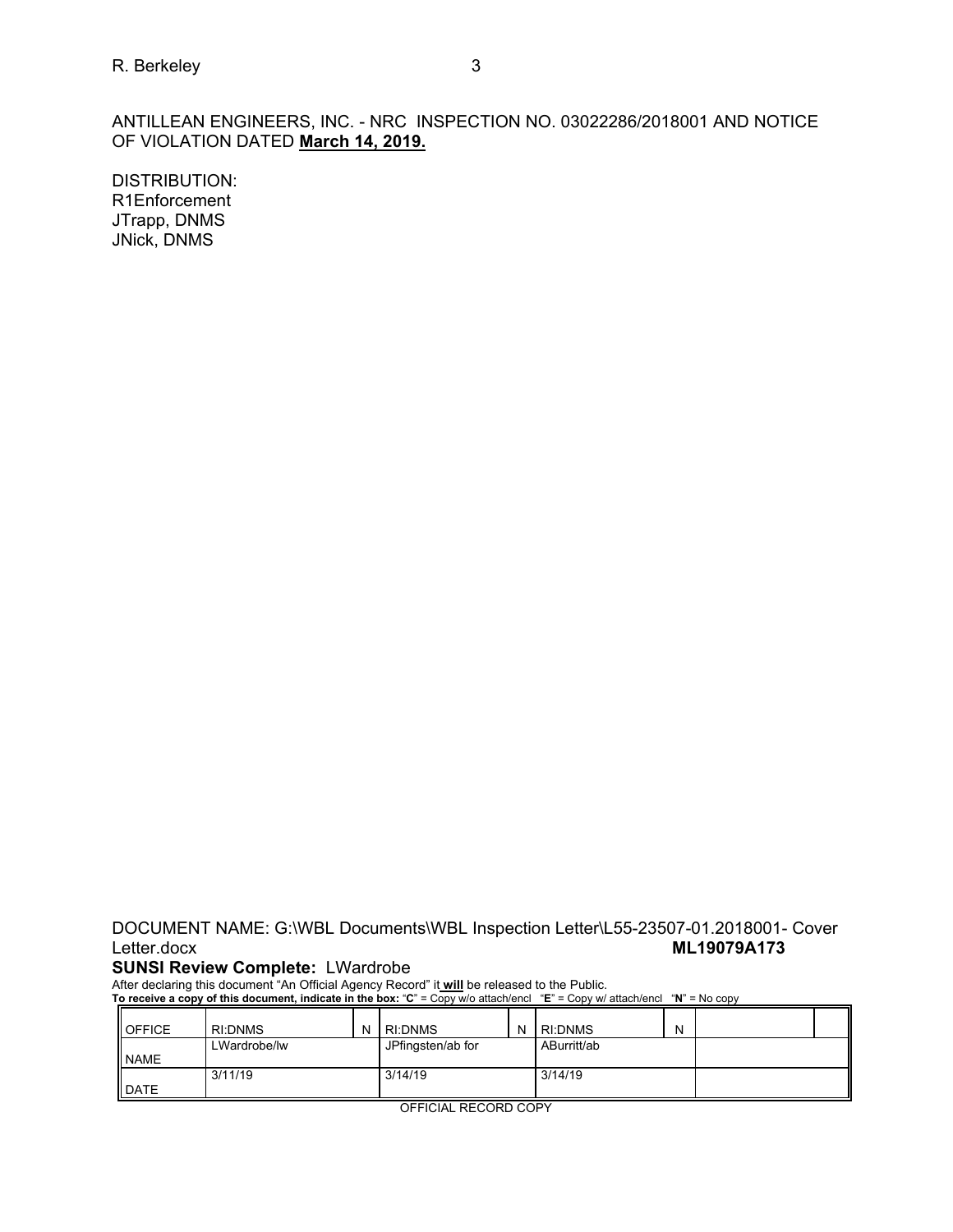## **NOTICE OF VIOLATION**

### **Antillean Engineers, Inc. Docket No. 03022286 Kingshill, St. Croix, USVI 00851** License No. **55-23507-01**

During an NRC inspection conducted on September 18, 2018 and continuing in office review through March 08, 2019, six violations of NRC requirements were identified. In accordance with the NRC Enforcement Policy, the violations are listed below:

A. 10 CFR 30.34(i) requires that each portable gauge licensee use a minimum of two independent physical controls that form tangible barriers to secure portable gauges from unauthorized removal, whenever portable gauges are not under the control and constant surveillance of the licensee.

Contrary to the above, on September 18, 2018, the licensee failed to use a minimum of two independent physical controls that form tangible barriers to secure portable gauges from unauthorized removal, when the portable gauges were not under the control and constant surveillance of the licensee. Specifically, the gauges were secured in a storage room with only one tangible barrier to prevent unauthorized removal.

As corrective action, the licensee added a second independent, tangible barrier to secure the portable gauges from unauthorized removal on September 18, 2018.

This is a Severity Level IV violation (Section 6.3.d).

B. Condition 12 of License Number 55-23507-01 states that "The Radiation Safety Officer for this license is Justin W. Berkeley."

Contrary to the above, as of September 18, 2018, the RSO for the license was Raymond Berkeley. The license had not been updated to reflect this change that occurred during the inspection period.

As corrective action, the licensee submitted a license amendment request on October 5, 2018, to change the RSO listed on the license.

This is a Severity Level IV violation (Section 6.3.d).

C. 10 CFR 20.1101(c) requires that the licensee periodically (at least annually) review the radiation safety program content and implementation.

Contrary to the above, as of September 18, 2018, the licensee failed to periodically (at least annually) review the radiation safety program content and implementation. Specifically, the licensee failed to perform an annual review of the radiation safety program content and implementation during the inspection period as required by regulation and as committed to as a corrective action for the violation in the 2016 inspection report. This is a repeat violation identified during the previous three inspections performed in 2016, 2010, and 2005.

This is a Severity Level IV violation (Section 6.3.d)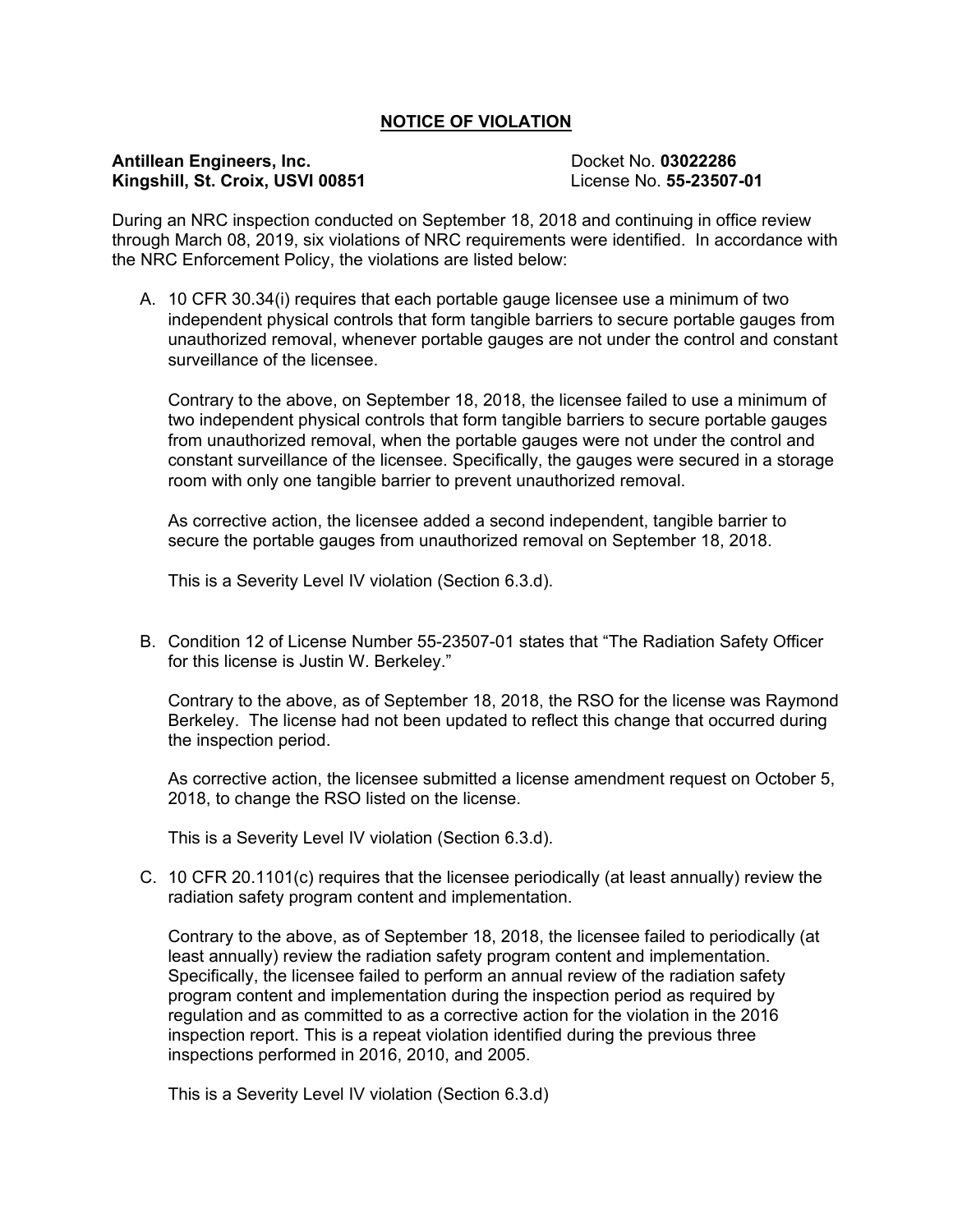D. Condition 15 of License Number 55-23507-01 requires the licensee shall conduct a physical inventory every six months, or at other intervals approved by the U.S. Nuclear Regulatory Commission, to account for all sources and/or devices received and possessed under the license.

Contrary to the above, as of September 18, 2018, the licensee failed to conduct a physical inventory every six months, or at other intervals approved by the U.S. Nuclear Regulatory Commission, to account for all sources and/or devices received and possessed under the license. Specifically, since the inspection in October 2010, the licensee failed to conduct a physical inventory of sources and devices possessed under the license every six months, or at other intervals approved by the U.S. Nuclear Regulatory Commission. This is a repeat violation identified during the previous inspection performed in 2016.

This is a Severity Level IV violation (Section 6.3.d).

E. Condition 14.A of License Number 55-23507-01 requires that sealed sources shall be tested for leakage and/or contamination at intervals not to exceed six months or at the intervals specified in the certificate of registration issued by the U.S. Nuclear Regulatory Commission under 10 CFR 32.210 or under equivalent regulations of an Agreement State.

Contrary to the above, for the inspection period prior to September 18, 2018, the licensee failed to ensure that sealed sources were tested for leakage and/or contamination at intervals not to exceed six months or at the intervals specified in the certificate of registration issued by the U.S. Nuclear Regulatory Commission under 10 CFR 32.210 or under equivalent regulations of an Agreement State. Specifically, the licensee failed to conduct tests for leakage and/or contamination at the 12 month intervals specified in the certificate of registration, and the licensee utilized the gauge over the specified time frame.

As corrective action, the licensee performed leak tests on the sealed sources in November 2018.

This is a Severity Level IV violation (Section 6.7.d).

F. Condition 19 of License Number 55-23507-01 states that except as specifically provided otherwise in the license, the licensee shall conduct its program in accordance with the statements, representations, and procedures contained in the documents, including any enclosures, listed under License Condition 19.

The letter dated May 7, 2015, referenced in License condition 19.A of License Number 55-23507-01, states that the licensee will maintain, for inspection by NRC, documentation demonstrating that unmonitored individuals are not likely to receive a radiation dose in excess of 10 percent of the allowable limits in 10 CFR Part 20, or will provide dosimetry processed and evaluated by an NVLAP approved processor that is exchanged at a frequency recommended by the processor (quarterly exchange).

Contrary to the above, the licensee failed to maintain, for inspection by NRC, documentation demonstrating that unmonitored individuals are not likely to receive a